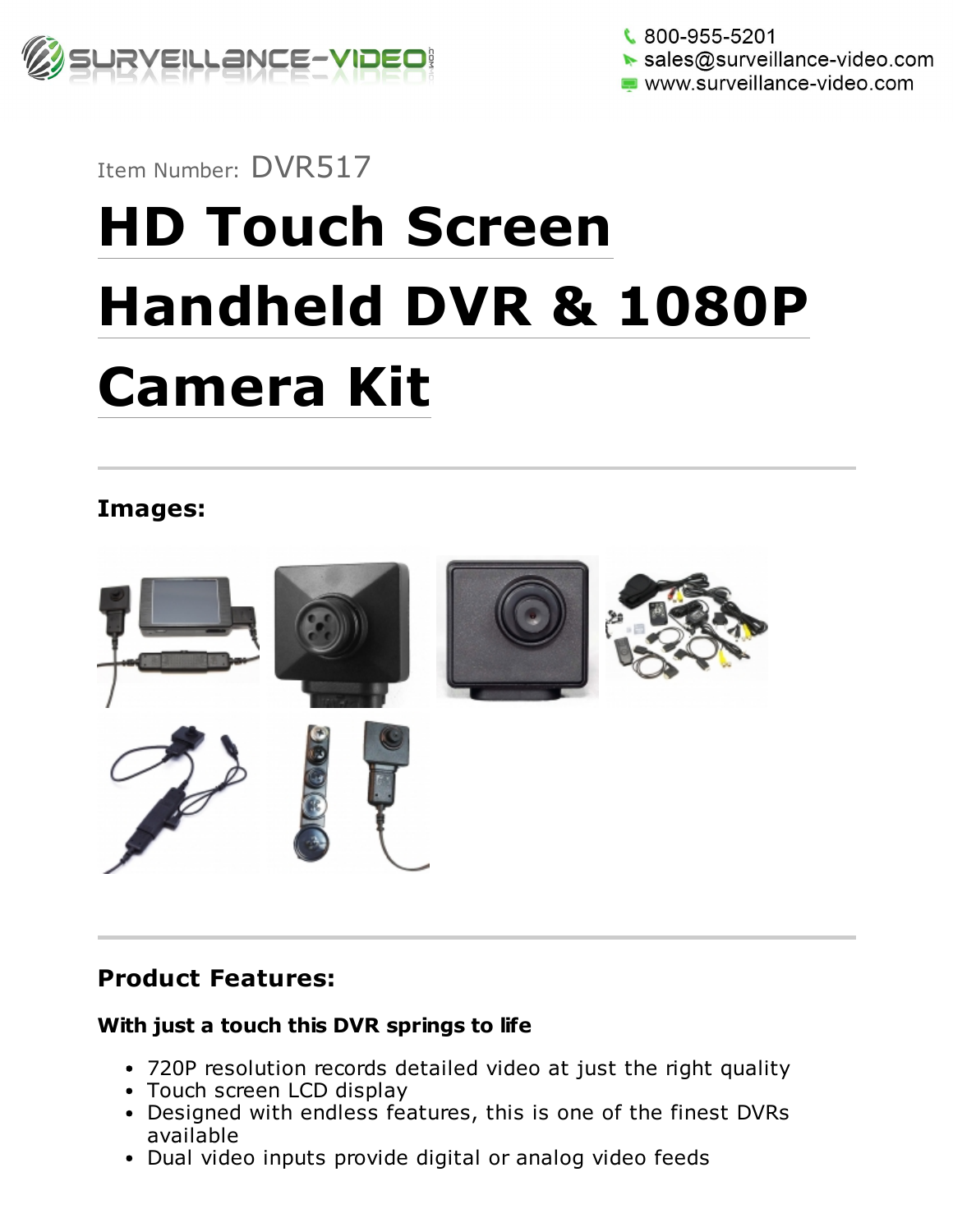- Multiple recording modes
- Battery power from the DVR supplies electricity to your camera
- Record video files to a removable memory card
- Tamp/Date stamped video files
- Connectivity enables use on any computer
- Lock down video evidence with multi-layer password protection
- 1 warranty
- LawMate # PV-500EVO2U

#### A True HD button camera, Pair them with our HD DVR's

- 2MP digital CMOS camera for crisp video
- Camera FOV 78
- 1080P Digital video recording and snapshots
- Miniture covert button camera
- WDR picture and video
- Extrenal Mic
- USB connection
- LawMate Part Number CMD-BU20U

## LawMate Trusted for over 15years by Law Enforcment, backed by KJB service.

Best uses: Police cam, secret shopping, loss prevention, and undercover journalism

## Product Specs:

- USB Video in Port
- Resolution: 320x240, 640x480, 720x480, 1024x768, 1280x720, 1280x960
- Max Resolution: 720P HD
- Video Recording Mode: Standard/Motion/Schedule/Event
- Memory Card (max size): 32GB
- Touch Screen: Yes
- Display: 2.36" 480x234 Color TFT LCD
- Quality: High, Normal, Low